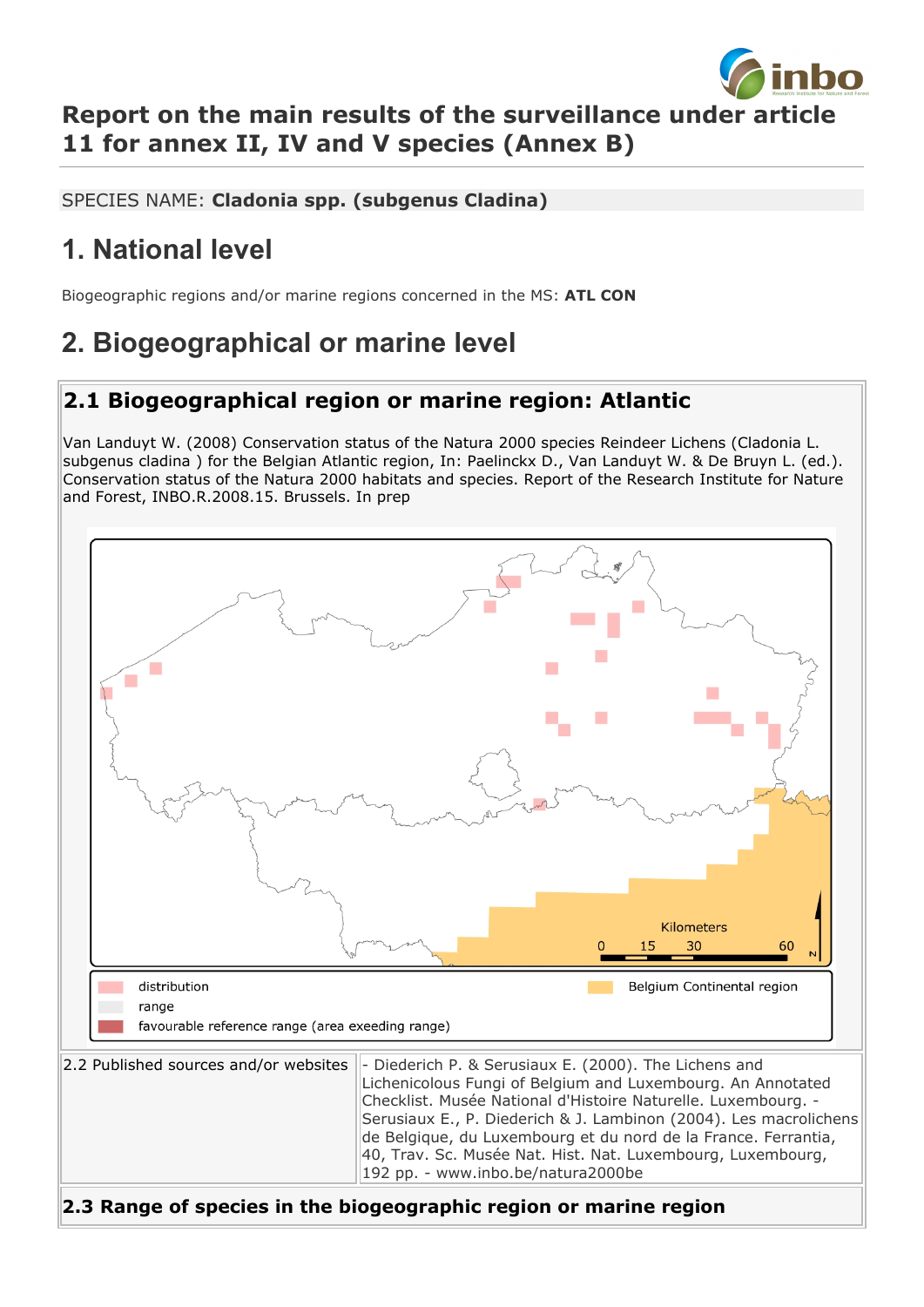| 2.3.1 Surface range of the species in<br>km2    | 2784                                                           |
|-------------------------------------------------|----------------------------------------------------------------|
| 2.3.2 Date of range determination               | 1994-2006                                                      |
| 2.3.3 Quality of data concerning range          | Poor e.g. based on very incomplete data or on expert judgement |
| $ 2.3.4$ Range trend                            | Unknown (X)                                                    |
| 2.3.5 Range trend magnitude (km2) -<br>optional | N/A                                                            |
| 2.3.6 Range trend period                        | 1994-2006                                                      |
| 2.3.7 Reasons for reported trend                | Unknown                                                        |
| Other (specify)                                 | N/A                                                            |

# **2.4 Population of the species in the biogeographic region or marine region**

| 2.4.1 Population size estimation                                         |                                                                                                                                                                                                                                              |                  |  |  |
|--------------------------------------------------------------------------|----------------------------------------------------------------------------------------------------------------------------------------------------------------------------------------------------------------------------------------------|------------------|--|--|
| Minimum population                                                       | Maximum population                                                                                                                                                                                                                           | Population units |  |  |
| 24                                                                       | 24                                                                                                                                                                                                                                           | Grids            |  |  |
| 2.4.2 Date of population estimation                                      | 1980-2006                                                                                                                                                                                                                                    |                  |  |  |
| 2.4.3 Method used for population<br>estimation                           | Extrapolation from surveys of part of the population or from<br>sampling                                                                                                                                                                     |                  |  |  |
| 2.4.4 Quality of population data                                         | Moderate e.g. based on partial data with some extrapolation                                                                                                                                                                                  |                  |  |  |
| 2.4.5 Population trend                                                   | Unknown (X)                                                                                                                                                                                                                                  |                  |  |  |
| 2.4.6 Population trend magnitude                                         | N/A                                                                                                                                                                                                                                          |                  |  |  |
| 2.4.7 Population trend period                                            | 1980-2006                                                                                                                                                                                                                                    |                  |  |  |
| 2.4.8 Reasons for reported trend                                         | Unknown                                                                                                                                                                                                                                      |                  |  |  |
| Other (specify)                                                          | N/A                                                                                                                                                                                                                                          |                  |  |  |
| 2.4.9 Justification of % thresholds for<br>trends (optional)             | N/A                                                                                                                                                                                                                                          |                  |  |  |
| 2.4.10 Main pressures                                                    | 141 - abandonment of pastoral systems<br>161 - forest planting<br>702 - air pollution<br>720 Trampling, overuse<br>730 Military manouvres<br>952 - eutrophication<br>953 - acidification<br>954 - invasion by a species<br>971 - competition |                  |  |  |
| $2.4.11$ Threats                                                         | 161 - forest planting<br>702 - air pollution<br>720 Trampling, overuse<br>730 Military manouvres<br>952 - eutrophication<br>953 - acidification<br>954 - invasion by a species<br>971 - competition                                          |                  |  |  |
| 2.5 Habitat for the species in the biogeographic region or marine region |                                                                                                                                                                                                                                              |                  |  |  |

| 2.5.1 Habitats for the species | 2150 Atlantic decalcified fixed dunes (Calluno-Ulicetea), 2310 Dry<br>sand heaths with Calluna and Genista, 4030 European dry heaths |
|--------------------------------|--------------------------------------------------------------------------------------------------------------------------------------|
| 2.5.2 Area estimation (km2)    | 56                                                                                                                                   |
| 2.5.3 Date of estimation       | 1994-2006                                                                                                                            |
| 2.5.4 Quality of the data      | Good e.g based on extensive surveys                                                                                                  |
| 2.5.5 Trend of the habitat     | Stable $(=)$                                                                                                                         |
| 2.5.6 Trend period             | 1994-2006                                                                                                                            |